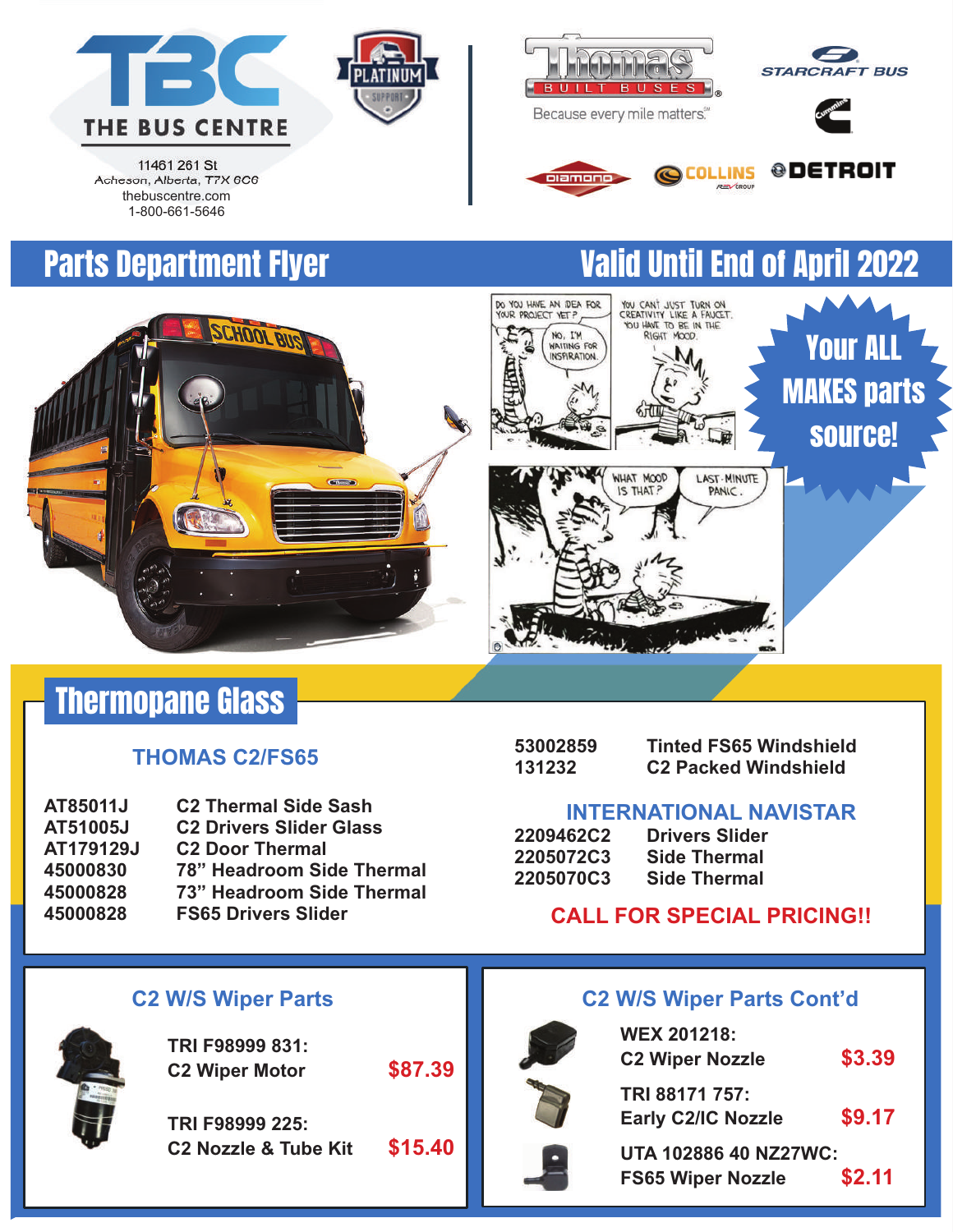

Because every mile matters.<sup>60</sup>

Thomas Dash HVAC **Parts** 



**C2 HVAC Power Module**

**\$72.96**

**BSM 1001401792**





**C2 HVAC Blower Motor**

**\$70.64**

**BSM 203412**



**C2 HVAC Heater Core (Includes Plastic Cover)**

**\$136.03**

**VCC 31000005**



**C2 Dash HVAC Actuator**

**WWMALLEY** 

**\$29.01**

**VCC 32000022**







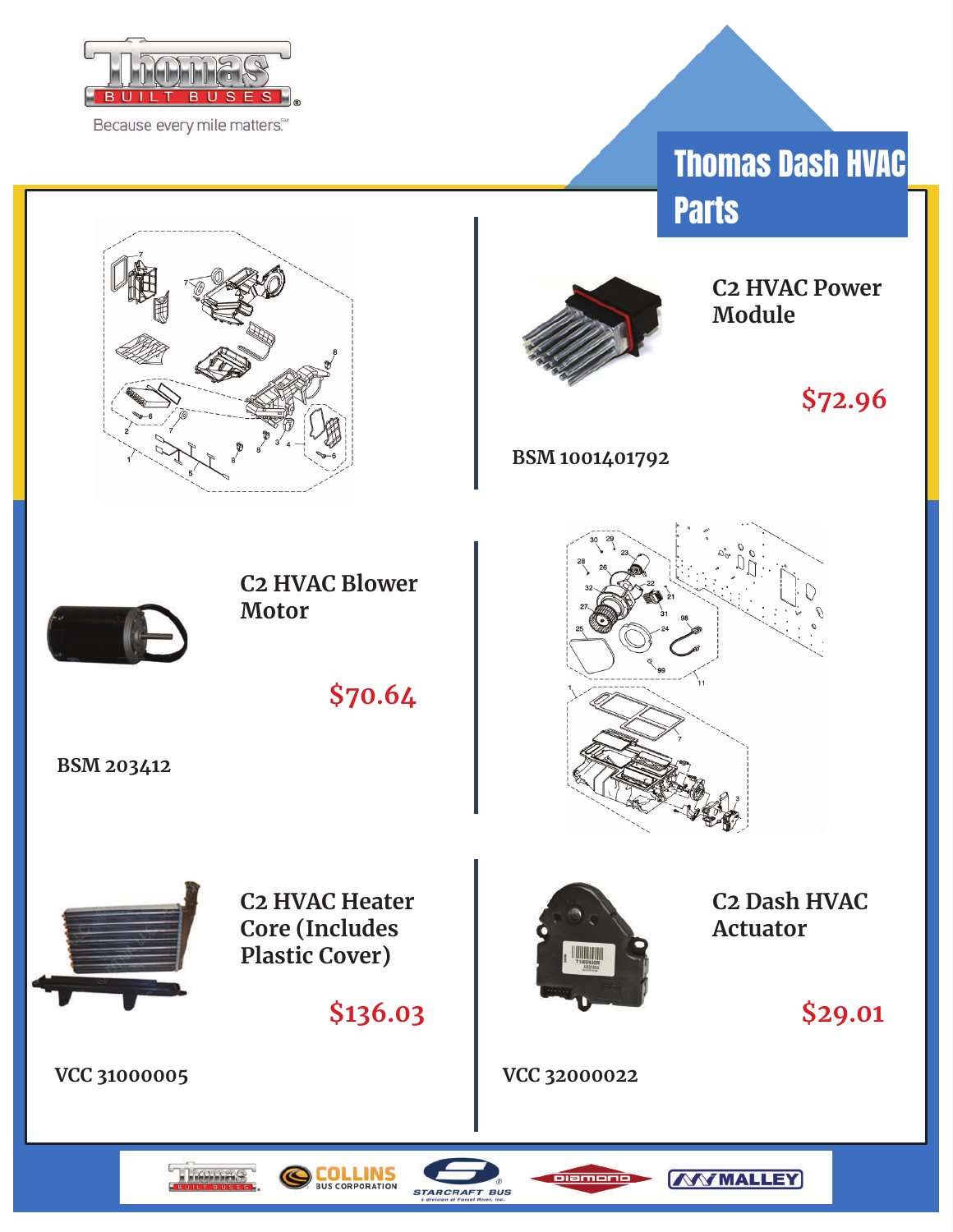

Because every mile matters.<sup>534</sup>

# Thomas Cross arm/Stop arm Parts

### **Stop Arm Piece Part Light Kits:**

**TNI 4225 001: Master Light \$113.10**

**TNI 4226 001: Slave Light Kit \$61.68**



**Stop arm LED Light Kit**

**\$130.91** 

**SMA 000292K**



**Stop Sign & Cross Arm Motor Assy.**

**\$192.91**



**Stop Sign & Cross Arm 5 Ser. Clutch**

**\$75.34**

**TNI 4001 002 SMA 5008K**



**Defender Series Motor Kit**





**Clutch Assy. Kit w/ Hardware**



**SMA 7178K SMA 7122 7K**